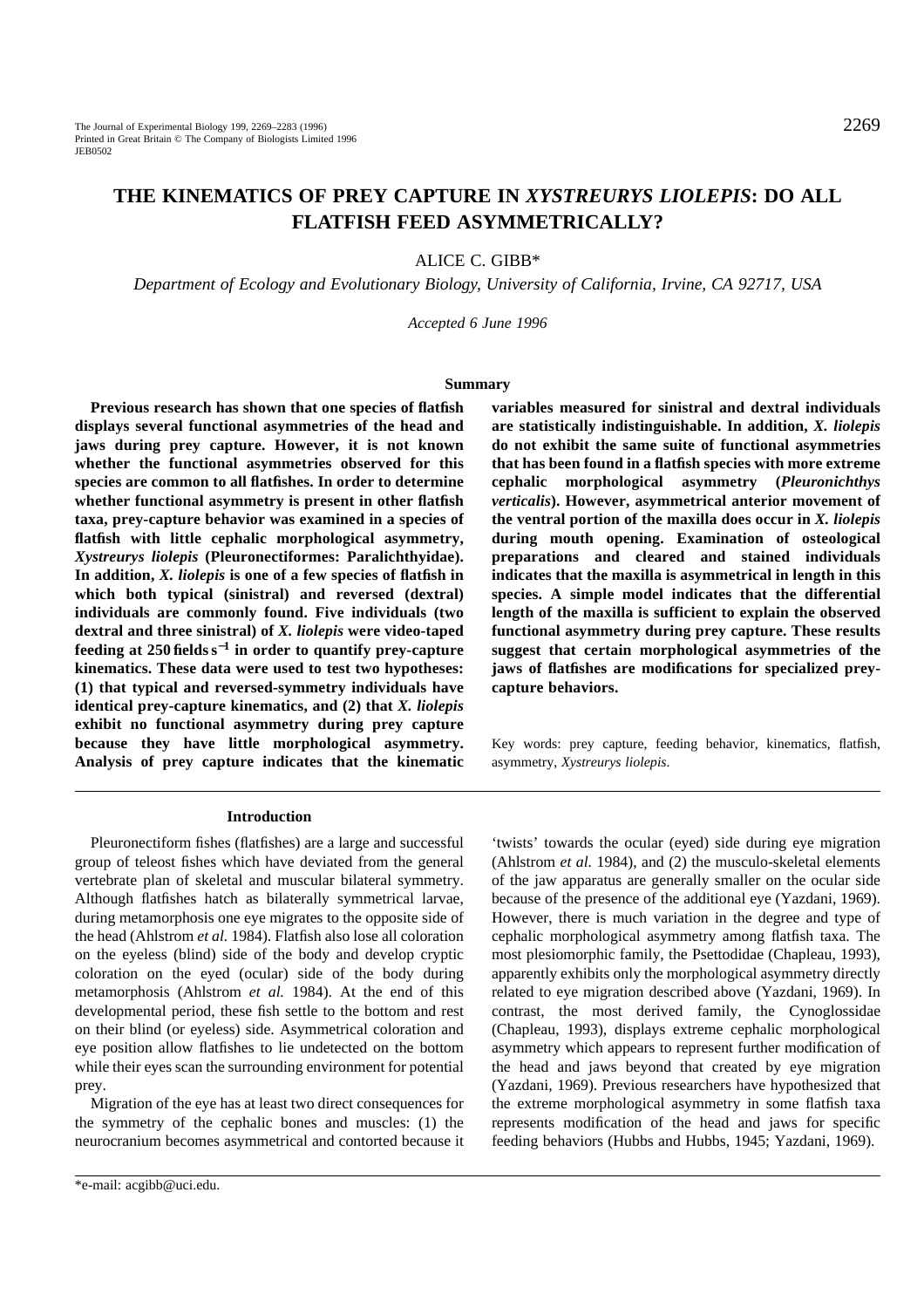## *Can morphological asymmetry predict functional asymmetry?*

The flatfish species *Pleuronichthys verticalis* is a member of the tribe Pleuronectini (Pleuronectidae), a group characterized by their small asymmetrical mouths with teeth present only on the blind side of the jaws (Chapleau, 1993). In addition to the neurocranial asymmetry caused by eye migration, *Pleuronichthys verticalis* demonstrate extreme asymmetry of the palatine, maxilla and upper and lower jaws (Gibb, 1995). These particular morphological asymmetries of the head and jaws are apparently associated with two functional asymmetries which occur during prey capture: (1) asymmetrical gape and (2) flexion of the jaws out of the midline of the head (Gibb, 1995). However, so little is known about flatfish prey capture that it is difficult to assess whether these functional asymmetries are specific to *P. verticalis*; it is possible that they are commonly found among many species of flatfish.

*Xystreurys liolepis* (Paralichthyidae) have less cephalic morphological asymmetry than *P. verticalis*. Thus, a comparison of the feeding behavior between these two taxa will elucidate the relationship between morphological asymmetry and functional asymmetry during prey capture. Since *X. liolepis* appear to have little asymmetry beyond that accounted for by eye migration, they may potentially demonstrate prey-capture behavior that exhibits no functional asymmetries. Therefore, in this study, the prey capture of *X. liolepis* was quantified in order to test the specific hypothesis that this species exhibits a more moderate type of functional asymmetry during prey capture than *P. verticalis* (or possibly none at all). If this hypothesis is not falsified, it will lend support to the overall hypothesis that flatfish cephalic morphological asymmetries are associated with specific functional asymmetries during prey capture.

## *Do reversed-symmetry flatfish feed like typical-symmetry flatfish?*

Flatfish are often characterized by the side of the head on which the eyes are found after metamorphosis. Some species are dextral ('right-handed') and have both eyes on the right side of their head, others are sinistral ('left-handed') and have both eyes on the left side. In most species of flatfish, all the individuals within the species have the same handedness, which implies that this trait is under genetic control (Policansky, 1982*a*,*b*). *Xystreurys liolepis* is one of a handful of pleuronectiform species (out of hundreds) in which individuals are often found with reversed asymmetry (Hubbs and Hubbs, 1945; Ginsburg, 1952; Policansky, 1982*a*). Generally, reversed individuals are found only at a low frequency within a population (Hubbs and Hubbs, 1945).

The significance of the reversal of the typical pattern of symmetry in flatfishes is not known. Since individuals with typical handedness usually dominate the population (by definition), it is possible that individuals which are reversed are at some potential disadvantage. Two potential disadvantages for reversed individuals have been proposed: (1) reversed individuals may have difficulty reproducing with typical individuals (because male flatfish lie on top of female flatfish in order to align cloacas during mating) or (2) the optic chiasma of reversed individuals crosses twice (it only crosses once in typical individuals) (Policansky, 1982*a*). There is no empirical evidence from either field or laboratory studies to support either of these two ideas.

Reversed individuals of any flatfish species appear to be completely morphologically reversed with two exceptions: (1) the optic chiasma in reversed individuals crosses twice (as described above) and (2) flatfish always follow one pattern for positions of the internal organs. In flatfishes, as in most other fishes, the intestinal coils always reside against the right body wall, and the liver always lies against the left (Hubbs and Hubbs, 1945). In contrast, all the skeletal and muscular features of the body are mirror images in reversed individuals.

Reversed individuals of *X. liolepis* are present at a low frequency within the population resident off the Pacific coast of North America. In this study, two reversed individuals were compared with three typical individuals to test the hypothesis that there are no functional differences between reversed individuals and typical individuals during prey capture. Similarities in feeding performance, as measured by the kinematics of prey capture, will be taken as evidence that reversed flatfish are able to feed as successfully as typical individuals in their natural habitat.

## **Materials and methods**

#### *Species used in the study*

*Xystreurys liolepis* (Jordan and Gilbert) were chosen for this study for several reasons. First, this species has little cephalic asymmetry (A. C. Gibb, personal observation) when compared with other flatfishes. Second, reversed-symmetry individuals of *X. liolepis* could be obtained. Third, individuals of *X. liolepis* could be closely size-matched with individuals used in a previous feeding study of another flatfish, *Pleuronichthys verticalis* (Gibb, 1995). Fourth, *X. liolepis* were usually captured in the same bottom trawls as *P. verticalis* and thus represent a potentially interesting ecological comparison of prey-capture strategies. In addition, this species feeds readily in a laboratory environment and could be obtained locally.

*Xystreurys liolepis* are considered to be generalist predators, although much of their diet consists of small crustaceans (Allen, 1982; Kramer, 1991). In the laboratory, these animals fed readily on prey items of all types (both elusive and nonelusive). Earthworms, *Lumbricus terrestris*, were used as prey in this study for three reasons: (1) the fish feed readily on them in the laboratory, (2) they are good models of the soft-bodied invertebrates that are included in the diet of this species, and (3) they had been used as the prey in a previous study of flatfish feeding (Gibb, 1995) and this eliminated any potential effects of prey type on comparisons made across taxa.

## *Collection and maintenance of specimens*

*Xystreurys liolepis* were collected during otter trawls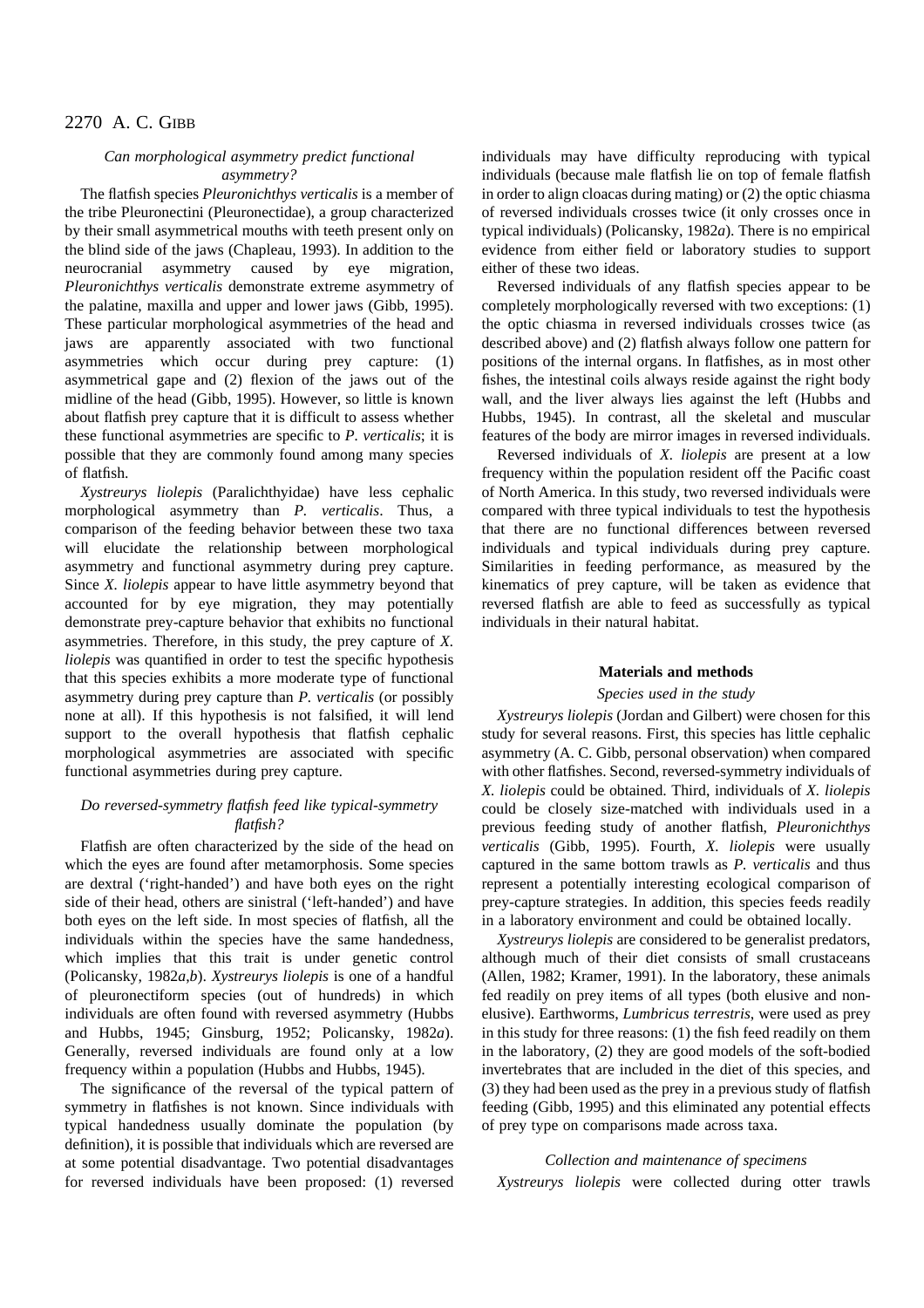conducted at 30 m depths off the coast of Orange County, California. Individuals which died as a result of the trawl were used for anatomical description. The head and jaws of fresh dead specimens were manipulated and dissected in order to observe passive movements of bones and muscles. Specimens used for other types of anatomical description were either frozen until needed for dissection or chemically preserved by immersion in buffered formalin for several days and then transferred to a 70 % ethanol solution. Frozen specimens were thawed, and individual bones were cleaned, removed from the head and used as osteological preparations. Chemically preserved specimens were cleared and stained in order to describe the cephalic bones and cartilage of intact individuals.

Specimens captured alive and in good condition were transferred to the laboratory, where they were maintained in 801 saltwater aquaria at a temperature of  $18-20$  °C and with a 12 h:12 h light:dark cycle. The video-taping chamber used in this study was a 1201 saltwater aquarium (dimensions 90 cm×30 cm×30 cm) with a transparent bottom and was maintained at a temperature of 20±1 °C. Fish were transferred to this chamber at least 48 h prior to video-taping and allowed to acclimate to it.

#### *Video-taping and digitizing*

Five individual *Xystreurys liolepis* were video-taped using a NAC high-speed video system at 250 fields s<sup>-1</sup>. Three sinistral individuals were used for the video-taping (size range: standard length 16.2–18.2 cm, head length 4.4–4.7 cm) and two dextral individuals (size range: standard length 14.9 and 15.6 cm, head length 3.9 and 4.1 cm). Individual *X. liolepis* were fed earthworm pieces approximately 2 cm in length placed on the bottom of the chamber. Feeding events were video-taped using similar methods to those used in the analysis of *P. verticalis* prey capture (Gibb, 1995). Three views of prey capture were recorded: (1) a view of the ocular side reflected from a frontsurface mirror placed at  $45^\circ$  above the tank, (2) a view of the blind side reflected from a front-surface mirror placed at 45<sup>°</sup> below the tank, and (3) a view of the gular region recorded using a camera placed perpendicular to the front of the chamber. For the gular view, only sequences in which the long axis of the fish was parallel to the front of the filming tank were accepted. The three views were recorded using the two-camera video system in the following combinations: ocular and blind views were recorded together, as were gular and blind views. Eight prey-capture events were recorded and analyzed for each individual (four feeding events using each combination of views).

Video images were analyzed using a custom-designed digitizing program. Points on the neurocranium, jaws, hyoid and opercles were digitized, as well as several reference points on the body. At least 29 frames (which comprised 720 ms total elapsed time) were analyzed for each feeding sequence. *X. liolepis* displayed variation in their behavior while approaching the prey. Some individuals (in some sequences) approached the prey from a great distance with their mouths slightly agape. Other individuals (or the same individuals in other sequences)

## *Flatfish prey capture* 2271

did not open their mouths until immediately before prey capture. All individuals, in all sequences, demonstrated rapid mouth opening immediately before prey capture, and it was during this period that other important kinematic events occurred (e.g. cranial rotation). Therefore, for all prey-capture sequences, time 0 was defined as the time at which the mouth began to open rapidly. The 29 frames analyzed for each preycapture event included the following times during the feeding cycle: −416 ms to time 0 (in 32 ms intervals), time 0 to 88 ms (in 8 ms intervals), 88 ms to 152 ms (in 32 ms intervals), 200 ms and 304 ms.

#### *Kinematic variables*

After the video sequences had been digitized, the coordinates of digitized points were used to calculate a total of 18 kinematic variables. All movements of the head and jaws during feeding were determined relative to the anatomical orientation of the fish. All of the variables (with the exception of maximum maxilla angle) were calculated using methods identical to those in the previous study of flatfish feeding (Gibb, 1995).

Seven variables associated with the displacement and timing of movements of the jaws during prey capture were calculated: (1) maximum gape (cm), the maximum distance between the upper and lower jaws; (2) the time to maximum gape (ms), the interval between the beginning of rapid mouth opening and maximum gape; (3) gape cycle time (ms), the total time the mouth was open; (4) maximum depression of the lower jaw (degrees), the maximum angle calculated between three points: a point on the anterior tip of the lower jaw, a point near the articulation of the lower jaw with the quadrate and a point at the base of the pectoral fin; (5) time to maximum lower jaw depression (ms), the interval between the beginning of rapid mouth opening and maximum lower jaw depression; (6) maximum upper jaw protrusion (cm), the maximum anterior displacement of the premaxilla; and (7) time to maximum protrusion of the upper jaw (ms), the interval between the beginning of rapid mouth opening and maximum upper jaw protrusion.

Two variables describing movements of the neurocranium were measured. Cranial rotation (degrees) during prey capture (termed 'head elevation' or 'cranial elevation' in previous studies) was measured as the angular rotation of the neurocranium dorsally relative to the body. The angle of the neurocranium was determined using three points: a point on the neurocranium near the articulation of the premaxilla, a point on the neurocranium near the attachment of the dorsal fin and a point at the base of the pectoral fin. Time to maximum cranial rotation (ms) was calculated as the interval between the beginning of rapid mouth opening and the time of maximum cranial rotation.

Four variables describing movements of the hyoid were also calculated. Maximum hyoid depression (cm) was determined using the most ventral position of the hyoid during prey capture, and maximum hyoid retraction (cm) was determined by its most posterior position. The intervals between the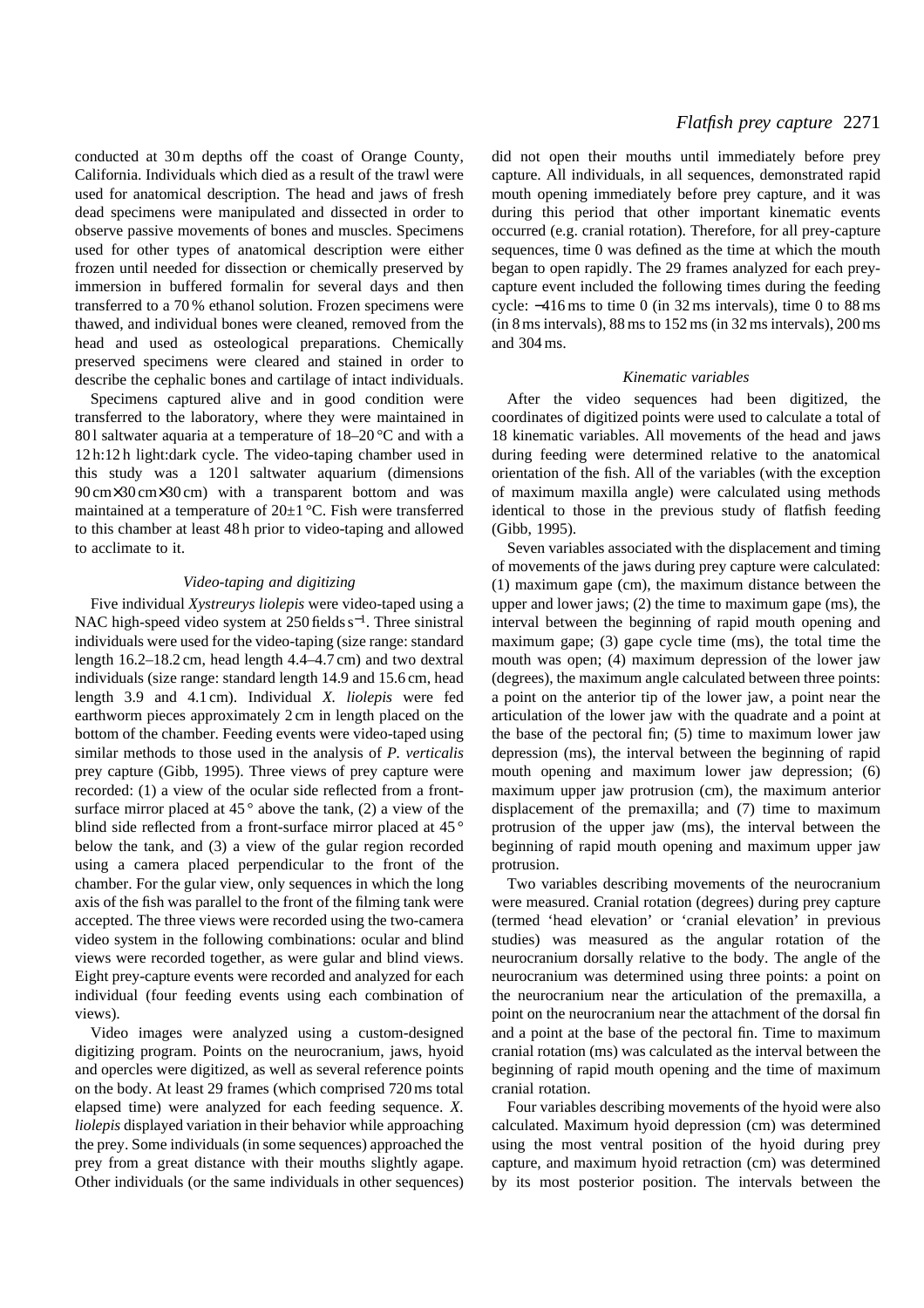beginning of rapid mouth opening and the most depressed and retracted positions of the hyoid were calculated as the time to maximum hyoid depression (ms) and time to maximum hyoid retraction (ms), respectively.

Two variables quantified timing and displacement of the opercular series during prey capture. Maximum opercular expansion (cm) occurred when the ocular and blind side opercles were maximally laterally displaced. The time to maximum opercular expansion (ms) was calculated as the interval between the beginning of rapid mouth opening and the maximum lateral expansion of the opercular series.

Of the 15 variables described above, six involved unpaired structures. Since unpaired structures cannot move in a bilaterally asymmetrical manner, the following variables were quantified from the blind-side view only: maximum hyoid depression, time to maximum hyoid depression, maximum hyoid retraction, time to maximum hyoid retraction, maximum cranial rotation and time to maximum cranial rotation. However, nine of the timing and displacement variables involved movements of paired structures with the potential for functional asymmetry. These variables were calculated for both the blind and the ocular sides of the head: maximum gape, time to maximum gape, gape cycle time, maximum upper jaw protrusion, time to maximum upper jaw protrusion, maximum lower jaw depression, time to maximum lower jaw depression, maximum opercular expansion and time to maximum opercular expansion.

An additional variable was measured from the ocular- and blind-side views during the feeding of *X. liolepis* because preliminary analysis of the video tapes suggested that asymmetry might be present: maximum maxilla angle (degrees). This angle was defined by three points: the anterior tip of the premaxilla, the most anterior point on the ventral process of the maxilla and the anterior tip of the mandible.

Two other angular variables were measured for *X. liolepi*s prey capture. These variables were calculated from the gular view and examined the head and jaws for potentially asymmetrical movements: maximum lateral flexion of the head (degrees) (the angle formed by a point at the base of the pectoral fin, a posterior point on the eye and a line parallel with the bottom) and maximum lateral flexion of the lower jaw (degrees) (the angle formed by a point on the anterior apex of the lower jaw, a point at the base of the lower jaw and a line parallel with the midline of the head). Lateral flexion towards the blind side of the head was considered to be a negative angle; lateral flexion towards the ocular side was considered to be a positive angle.

#### *Statistical analyses*

Two sets of statistical analyses were performed in this study. One analysis examined the data for potential differences between sinistral and dextral individuals of *X. liolepis*. The other analysis examined the data for potential functional asymmetries or side-of-the-head effects (i.e. differences between the ocular and blind sides of the head). Handedness (sinistral *versus* dextral individuals) and side-of-the-head (ocular- *versus* blind-side variables) were considered to be fixed effects and individual was treated as a random effect in all analyses of variance.

It was not possible to perform a generalized multivariate analysis of variance (MANOVA) on the complete data set because the number of kinematic variables in the study exceeds the number of observations. Therefore, a principal components analysis (PCA) was used to examine 24 kinematic variables (see Table 1) for the sinistral and dextral individuals. This analysis provided a multivariate summation of the patterns of variation in the data set to be used in the MANOVA. The MANOVA was performed on the first two principal component factors (PC1 and PC2) to test the null hypothesis that there was no difference between the sinistral and dextral individuals in overall prey-capture kinematics. The PCA was performed using Systat for the Macintosh and the MANOVA was performed using SuperANOVA for the Macintosh.

Although the MANOVA was non-significant (see Results), there was a trend for PC1 of the PCA to separate the sinistral and dextral individuals into two groups. In order to determine which variables were contributing to this result, the unpaired and paired kinematic variables measured for both sides of the head were examined individually for potential effects of 'handedness' (sinistral *versus* dextral) in a nested ANOVA. In this analysis, individual was considered to be nested within handedness; the individual mean square was used to calculate the *F*-statistic for handedness and the residual was used to calculate the *F*-statistic for the individual.

When no statistically significant differences were found in the first analyses (see Results), the data for sinistral and dextral individuals were combined, and a second set of ANOVAs was performed on the combined data set to examine the variables specifically for individual variation and functional asymmetry. Multiple one-way ANOVAs were performed on the unpaired variables to examine them for potential individual variation. Multiple mixed-model two-way ANOVAs examined the combined data set for side-of-the-head and individual effects. In addition to the other kinematic variables analyzed for potential functional asymmetry, one additional variable (the maximum maxilla angle) was also analyzed using a two-way ANOVA model. The *F*-statistics for the two-way ANOVAs were calculated as follows: individual was tested over the residual, side-of-the-head was calculated over the interaction term of individual and side-of-the-head, and the interaction term was calculated over the residual. All ANOVAs were calculated using the program SuperANOVA for the Macintosh.

Unpaired *t*-tests were performed on head and jaw lateral flexion. The null hypothesis for these tests was that there was no lateral bending of the head or body (angle= $0^{\circ}$ ). Qualitative analysis of the data indicated that the head of *X. liolepis* could potentially bend towards the ocular or the blind side, so twotailed *t*-tests were used to analyze the data. All *t*-tests were performed using the Macintosh program Statview.

To account for multiple simultaneous ANOVAs, levels of statistical significance were adjusted for all ANOVAs and *t*-tests using the sequential Bonferroni technique (Rice, 1989).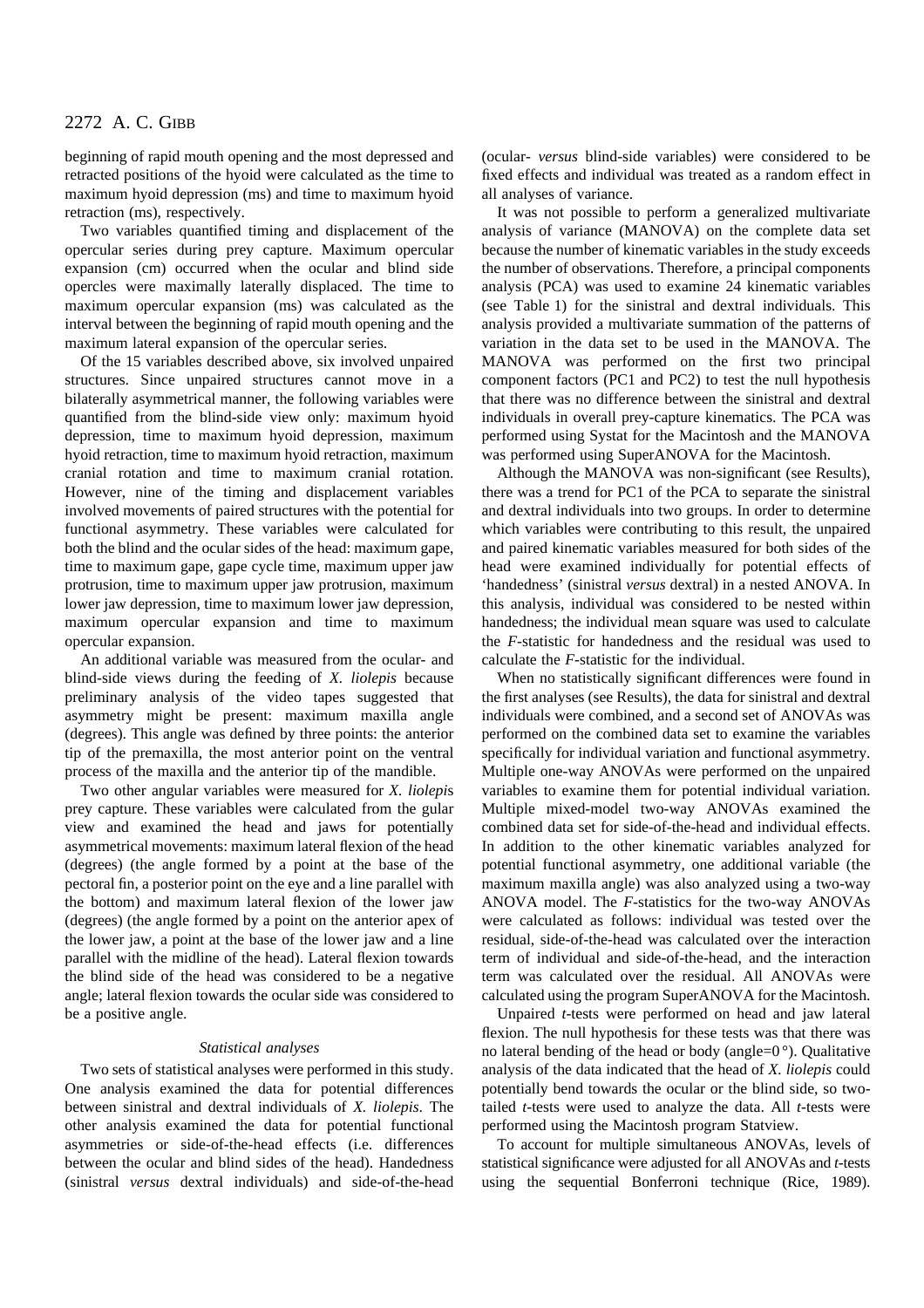## *Flatfish prey capture* 2273

However, since two separate analyses were performed, two sets of sequential Bonferroni corrections were performed. A correction was performed for the multiple nested ANOVAs examining the data for potential effects of handedness (total 24 tests). When the data were combined for the analysis of potential effects of individual variation and side-of-the-head effects (i.e. functional asymmetry), a second sequential Bonferroni correction was performed on these multiple two-way ANOVAs and *t*-tests (total 18 tests total; 16 ANOVAs and two *t*-tests).

## **Results**

#### *Morphological asymmetry*

A brief description of the cephalic morphology of *X. liolepis* is given here as a basis for understanding prey-capture kinematics and functional asymmetry. *Xystreurys liolepis* have a more moderate degree of morphological asymmetry than that

found in many other flatfishes (Yazdani, 1969; Gibb, 1995). Much of the asymmetry found in the skull appears to be associated with the twisting of the neurocranium that occurs during eye migration (Fig. 1). The maxilla, premaxilla and lower jaw, structures previously found to be extremely asymmetrical in shape and size in *P. verticalis* (Gibb, 1995), exhibit little or no asymmetry in *X. liolepis* (Fig. 1).

Two exceptions to this trend of little or no asymmetry are present in *X. liolepis*. The maxilla is consistently longer (although it is a similar shape) on the ocular side of the head than on the blind side of the head in *X. liolepis* (Fig. 2B). This asymmetry is opposite to the typical flatfish pattern of having larger bones and muscles on the blind side of the head (Yazdani, 1969). Another bone which displays notable asymmetry in its size and shape is the palatine. It is smaller and has a different shape on the ocular side of the head (Fig. 2A). However, the anterior process of the ocular-side



Fig. 1. *Camera lucida* drawings of a cleared and stained skull of a sinistral *Xystreurys liolepis*. (A) The ocular side of the head; (B) the blind side. Note that the blind side has been reversed horizontally in order to facilitate comparisons with the ocular side. Little or no asymmetry is present in the following bones: premaxilla, mandible, suspensorium and opercular series. The maxilla and palatine bone, however, are asymmetrical in nature.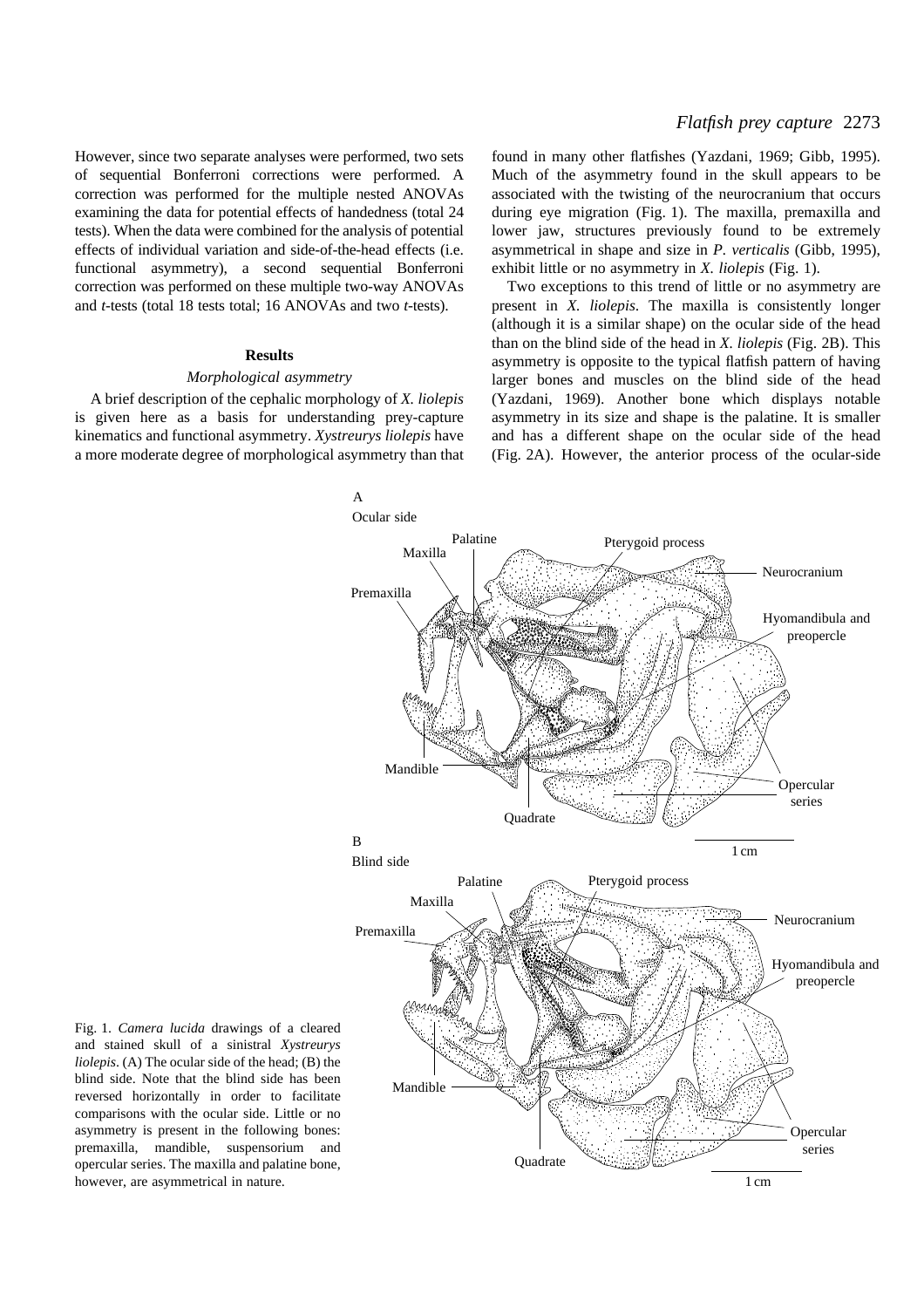

Fig. 2. *Camera lucida* drawings of isolated bones from a dissected sinistral specimen of *Xystreurys liolepis*. (A) The palatine bones; (B) the maxillae. Bones from the blind side of the head are pictured on the left, bones from the ocular side of the head are on the right. Palatine bones and maxillae are drawn from a lateral view. Note that the bones from the blind side have been reversed horizontally in order to facilitate comparisons with the ocular side. The maxilla is significantly longer on the ocular side of the head, and the palatine bone has a longer anterior process on the ocular side.

palatine bone is longer than the anterior process of the blindside palatine bone, and its head is a different shape.

One other asymmetry of the jaws of *X. liolepis* is apparent in the cleared and stained individuals and fresh dead individuals. When the mouth is slightly agape in these specimens, the bones of the upper jaw (the maxilla and the premaxilla) are in a more anterior position on the ocular side of the head than on the blind side of the head (Fig. 1).

#### *General kinematics of prey capture*

*Xystreurys liolepis* approached their prey from a distance with their jaws slightly agape (Figs 3, 4), although this was not always the case. Individuals generally approached the prey rapidly by swimming just off the bottom of the tank (Fig. 4). When the fish were within approximately 2 cm of the prey, they began rapid mouth opening and lower jaw depression (Fig. 4, 0–16 ms) and bent their heads slightly towards the prey item, apparently to facilitate engulfing it (Fig. 4, 16–32 ms).



Fig. 3. Kinematic profiles for one sinistral (XLS2; solid line) and one dextral (XLD4; dotted line) *Xystreurys liolepis*. Points on the line represent the mean values for four combined feeding sequences for one individual; error bars represent one standard error of the mean. Time 0 is defined as the beginning of rapid mouth opening.

*Xystreurys liolepis* achieved maximum gape between 30 and 35 ms after the beginning of rapid mouth opening; the total gape cycle time was approximately 80 ms (Fig. 3). Maximum cranial rotation occurred at the same time as peak gape or shortly thereafter (Fig. 3). Maximum hyoid depression occurred at the very end of mouth closing or after the mouth had already closed (Fig. 3). Gape, lower jaw depression and upper jaw protrusion all reached their maxima at approximately the same time during the gape cycle. One other notable feature of prey capture in *X. liolepis* was the large amount of expansion that occurred in the opercular series, suspensorium and jaws during prey capture (compare the gular views at 0 and 48 ms in Fig. 4).

#### *Reversed- and typical-symmetry individuals*

The general pattern of cephalic movements during prey capture is very similar in sinistral and dextral individuals.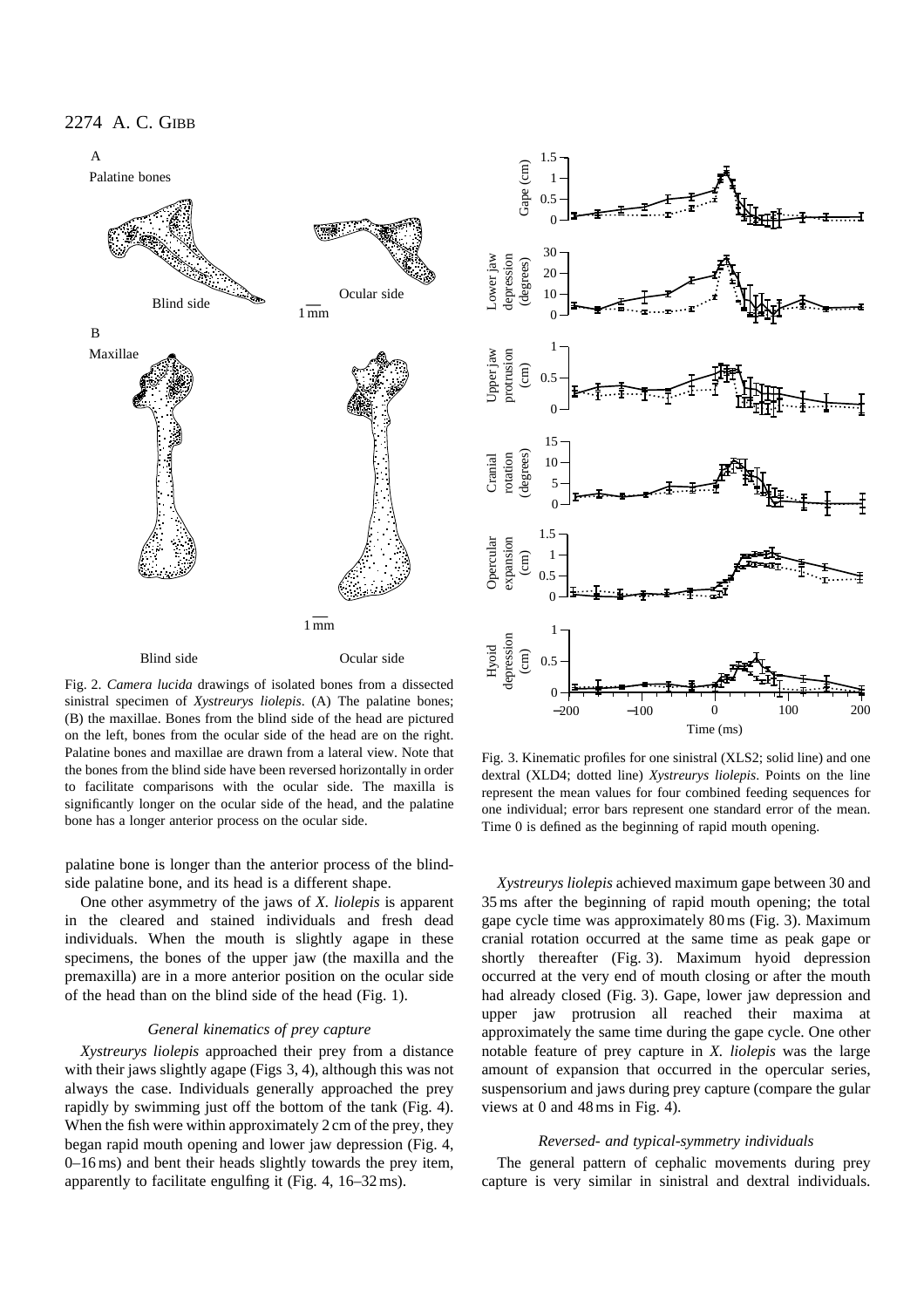Fig. 4. Selected video frames from a representative preycapture sequence for one sinistral *Xystreurys liolepis* (XLS2). Video images have been cropped and the contrast has been manipulated to increase the clarity of the image. The gular view is presented in the top half of each panel and the blind-side view in the bottom half. Time is given in milliseconds, with time 0 considered to be the beginning of rapid mouth opening.



Fig. 3 illustrates the mean displacement of six representative kinematic variables during four feeding events for one sinistral individual and one dextral individual. Even though these individuals are slightly different sizes (the sinistral individual was 1.3 cm longer in standard length), they show remarkably similar amplitude and timing of all kinematic variables. The only qualitative difference in the feeding behavior of these two individuals was that this sinistral individual had a tendency to approach the prey with its mouth open (greater gape early in the cycle, Fig. 3), whereas the dextral individual was more likely to approach the prey with its mouth closed (smaller gape) early in the cycle, Fig. 3). This difference in behavior probably also contributed to the slight differences in the amount of lower jaw depression and upper jaw protrusion between sinistral and dextral individuals. However, this result is simply a behavioral difference between these individuals and did not appear as a consistent trend; during some feeding events sinistral individuals approached their prey with their mouths closed, and during some events dextral individuals approached the prey with their mouths open.

The MANOVAs performed on the first two principal components factors (PC1 and PC2) for the 24 kinematic variables (Table 1) indicated no significant overall difference in prey-capture kinematics between the sinistral and dextral individuals (d.f.=2, 2; *F*-value=2.60; Wilks' lambda *P*=0.28). However, when PC1 was plotted *versus* PC2, the prey-capture events were separated into two groups by PC1 with only a small degree of overlap. All of the paired variables associated with timing of movements of the upper and lower jaw loaded highly in PC1 (gape cycle time, time to maximum gape, time to maximum upper jaw protrusion and time to maximum lower jaw depression). Sinistral individuals tended to have positive scores and dextral individuals tended to have negative scores in PC1. In contrast, PC2 did not separate the sinistral and dextral individuals, and the only variables which loaded highly were variables describing maximum gape.

The multiple nested ANOVAs performed on the data showed a similar result: there was a non-significant trend suggesting that the kinematics of sinistral and dextral individuals were different, but these non-significant trends

were present only in timing variables. Unpaired kinematic variables for the sinistral and dextral individuals of *X. liolepis* showed some minor variations in their mean values (Table 1), but none showed a significant effect due to handedness in the nested ANOVA (Table 2). Individual was also not a significant effect (Table 2) for the unpaired kinematic variables. Similarly, the mean values for the paired kinematic variables measured from the ocular and blind sides (Table 1) were not significantly different between the sinistral and dextral individuals (Table 2). There was significant individual variation in the values measured for maximum gape, but not in any of the other variables (Table 2). It is worth noting that even if the Bonferroni corrections were not made, and *P*<0.05 was used as the criterion for significant differences in all tests, the sinistral and dextral individuals would still not show any significant differences in the kinematic variables. It appears that sinistral and dextral individuals are not significantly different in the kinematic parameters of their prey capture. In addition, the non-significant trends in the data suggest that dextral individuals (the reversed individuals) are actually faster than sinistral individuals (Table 1). This is the opposite of what would be predicted if reversed animals were at some functional disadvantage.

Because there were no statistically significant differences between kinematic variables from sinistral and dextral individuals of *X. liolepis*, the data were combined and a detailed analysis was performed on the combined data set to determine whether functional asymmetry was present. This combined data set allowed more degrees of freedom for the analysis of potential side-of-the-head and individual effects.

#### *Functional asymmetry*

The combined mean values for the unpaired variables of the sinistral and dextral *X. liolepis* are given in Table 3. One-way ANOVAs on the combined data set confirms that there is no significant individual variation in these data (Table 4). Mean values for the paired variables from the combined data set are given in Table 5. Multiple two-way ANOVAs performed on the paired variables also confirmed the finding that there are no significant asymmetries in these variables (Table 6) with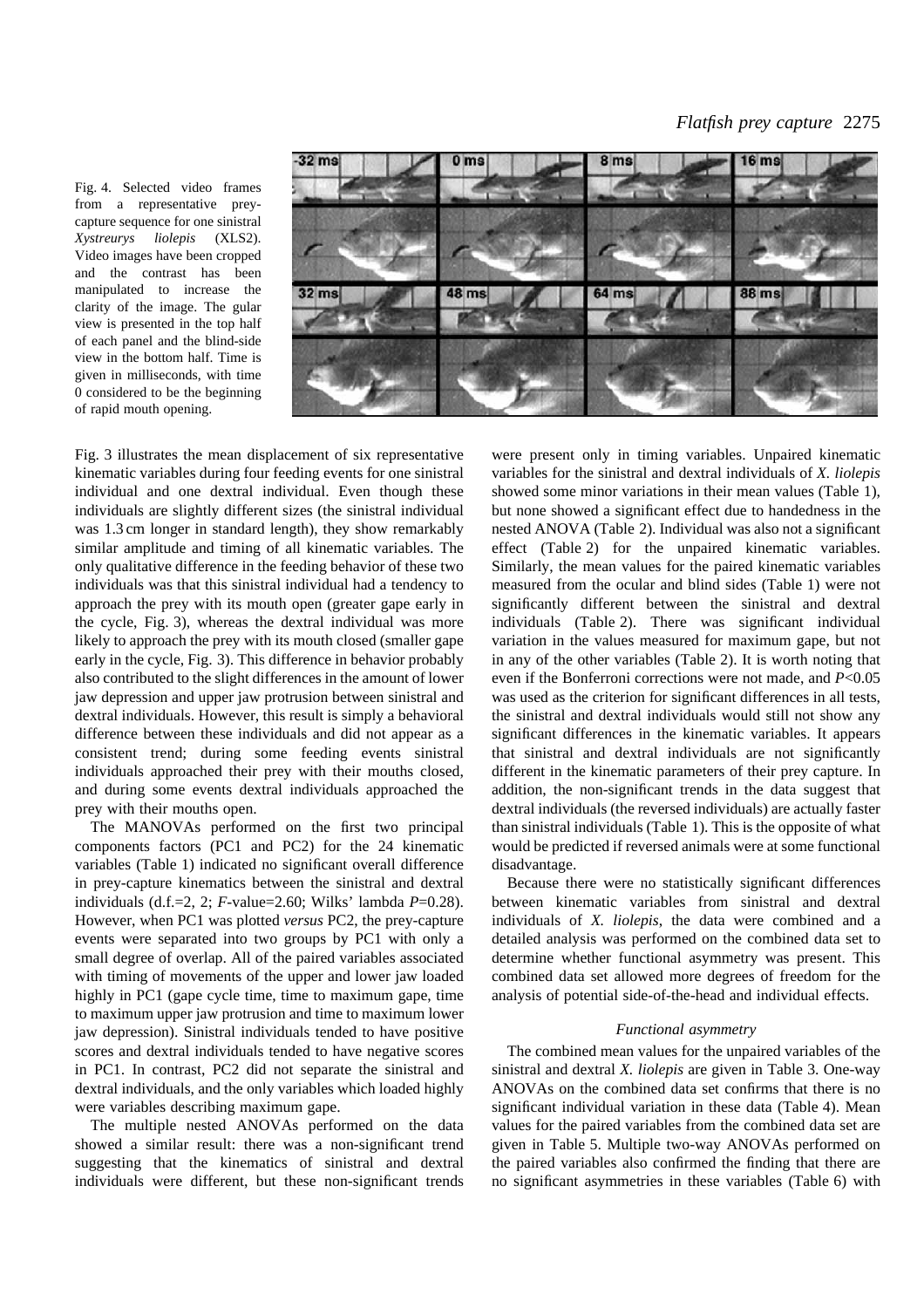Table 1. *Mean and standard error of the mean for kinematic variables measured for* Xystreurys liolepis *for sinistral and dextral individuals*

|                                                | Sinistral $(N=12)$ |        | Dextral $(N=8)$ |        |  |  |
|------------------------------------------------|--------------------|--------|-----------------|--------|--|--|
| Variable                                       | Mean               | S.E.M. | Mean            | S.E.M. |  |  |
| Unpaired variables                             |                    |        |                 |        |  |  |
| Maximum hyoid depression<br>(cm)               | 0.59               | 0.03   | 0.60            | 0.05   |  |  |
| Time to maximum hyoid<br>depression (ms)       | 87.7               | 10.3   | 43.0            | 4.5    |  |  |
| Maximum hyoid retraction<br>(cm)               | 0.71               | 0.07   | 0.59            | 0.05   |  |  |
| Time to maximum hyoid<br>retraction (ms)       | 37.5               | 4.3    | 54.0            | 7.1    |  |  |
| Maximum cranial rotation<br>(degrees)          | 13.7               | 0.8    | 10.8            | 0.7    |  |  |
| Time to maximum cranial<br>rotation (ms)       | 65.0               | 9.3    | 40.0            | 5.7    |  |  |
| Variables measured from the<br>blind side      |                    |        |                 |        |  |  |
| Maximum gape (cm)                              | 1.13               | 0.08   | 0.84            | 0.04   |  |  |
| Time to maximum gape<br>(ms)                   | 37.2               | 6.4    | 25.5            | 5.0    |  |  |
| Gape cycle time (ms)                           | 95.0               | 10.0   | 44.0            | 5.4    |  |  |
| Maximum upper jaw<br>protrusion (cm)           | 0.64               | 0.05   | 0.62            | 0.10   |  |  |
| Time to maximum upper<br>jaw protrusion (ms)   | 41.5               | 6.5    | 28.5            | 6.5    |  |  |
| Maximum lower jaw<br>depression (degrees)      | 31.9               | 3.0    | 35.0            | 1.6    |  |  |
| Time to maximum lower<br>jaw depression (ms)   | 35.0               | 6.8    | 7.0             | 4.8    |  |  |
| Maximum opercular<br>expansion (cm)            | 0.72               | 0.04   | 0.48            | 0.07   |  |  |
| Time to maximum<br>opercular expansion<br>(ms) | 114.8              | 10.2   | 103.0           | 10.1   |  |  |
| Variables measured from the<br>ocular side     |                    |        |                 |        |  |  |
| Maximum gape (cm)                              | 1.13               | 0.07   | 0.79            | 0.05   |  |  |
| Time to maximum gape<br>(ms)                   | 38.0               | 4.6    | 24.5            | 5.2    |  |  |
| Gape cycle time (ms)                           | 89.6               | 10.3   | 44.0            | 5.4    |  |  |
| Maximum upper jaw<br>protrusion (cm)           | 0.78               | 0.06   | 0.62            | 0.05   |  |  |
| Time to maximum upper<br>jaw protrusion (ms)   | 28.5               | 6.5    | 32.0            | 5.5    |  |  |
| Maximum lower jaw<br>depression (degrees)      | 32.6               | 3.6    | 37.9            | 1.4    |  |  |
| Time to maximum lower<br>jaw depression (ms)   | 34.3               | 6.2    | 31.0            | 4.9    |  |  |
| Maximum opercular<br>expansion (cm)            | 0.68               | 0.05   | 0.55            | 0.04   |  |  |
| Time to maximum<br>opercular expansion<br>(ms) | 114.7              | 8.1    | 104.0           | 11.3   |  |  |

| Table 2. F-statistics obtained from multiple nested analyses |
|--------------------------------------------------------------|
| of variance comparing variables obtained for sinistral and   |
| <i>dextral</i> Xystreurys liolepis                           |

|                                              | Handedness  | Individual<br>(nested within)<br>handedness) |
|----------------------------------------------|-------------|----------------------------------------------|
| Variable                                     | $d.f.=1, 3$ | $d.f.=3, 15$                                 |
| Unpaired variables                           |             |                                              |
| Maximum hyoid depression (cm)                | 0.02        | 1.87                                         |
| Time to maximum hyoid depression<br>(ms)     | 8.25        | 1.48                                         |
| Maximum hyoid retraction (cm)                | 0.70        | 3.68                                         |
| Time to maximum hyoid retraction<br>(ms)     | 2.27        | 2.44                                         |
| Maximum cranial rotation (degrees)           | 8.67        | 0.68                                         |
| Time to maximum cranial rotation<br>(ms)     | 3.08        | 1.43                                         |
| Variables measured from the blind side       |             |                                              |
| Maximum gape (cm)                            | 1.76        | 11.72*                                       |
| Time to maximum gape (ms)                    | 1.29        | 1.44                                         |
| Gape cycle time (ms)                         | 8.30        | 3.34                                         |
| Maximum upper jaw protrusion (cm)            | 0.02        | 0.79                                         |
| Time to maximum upper jaw<br>protrusion (ms) | 1.47        | 1.33                                         |
| Maximum lower jaw depression<br>(degrees)    | 0.18        | 7.52                                         |
| Time to maximum lower jaw<br>depression (ms) | 0.72        | 1.06                                         |
| Maximum opercular expansion (cm)             | 9.26        | 0.93                                         |
| Time to maximum opercular<br>expansion (ms)  | 0.64        | 0.96                                         |
| Variables measured from the ocular side      |             |                                              |
| Maximum gape (cm)                            | 3.37        | 6.92                                         |
| Time to maximum gape (ms)                    | 2.41        | 1.68                                         |
| Gape cycle time (ms)                         | 6.19        | 3.12                                         |
| Maximum upper jaw protrusion (cm)            | 4.98        | 0.74                                         |
| Time to maximum upper jaw<br>protrusion (ms) | 0.43        | 3.71                                         |
| Maximum lower jaw depression<br>(degrees)    | 0.73        | 2.24                                         |
| Time to maximum lower jaw<br>depression (ms) | 0.10        | 1.63                                         |
| Maximum opercular expansion (cm)             | 2.78        | 2.16                                         |
| Time to maximum opercular<br>expansion (ms)  | 3.84        | 0.14                                         |

\*Significant at *P*<0.05, using the sequential Bonferroni method described in Rice (1989).

one exception (maximum maxilla angle). In addition, there was no significant interaction of individual and side-of-the-head. There was individual variation in four of the paired kinematic variables: maximum gape (the same variable found to contain significant individual variation in the preliminary analysis), gape cycle time, maximum lower jaw depression and maximum opercular expansion.

*Xystreurys liolepis* also showed little functional asymmetry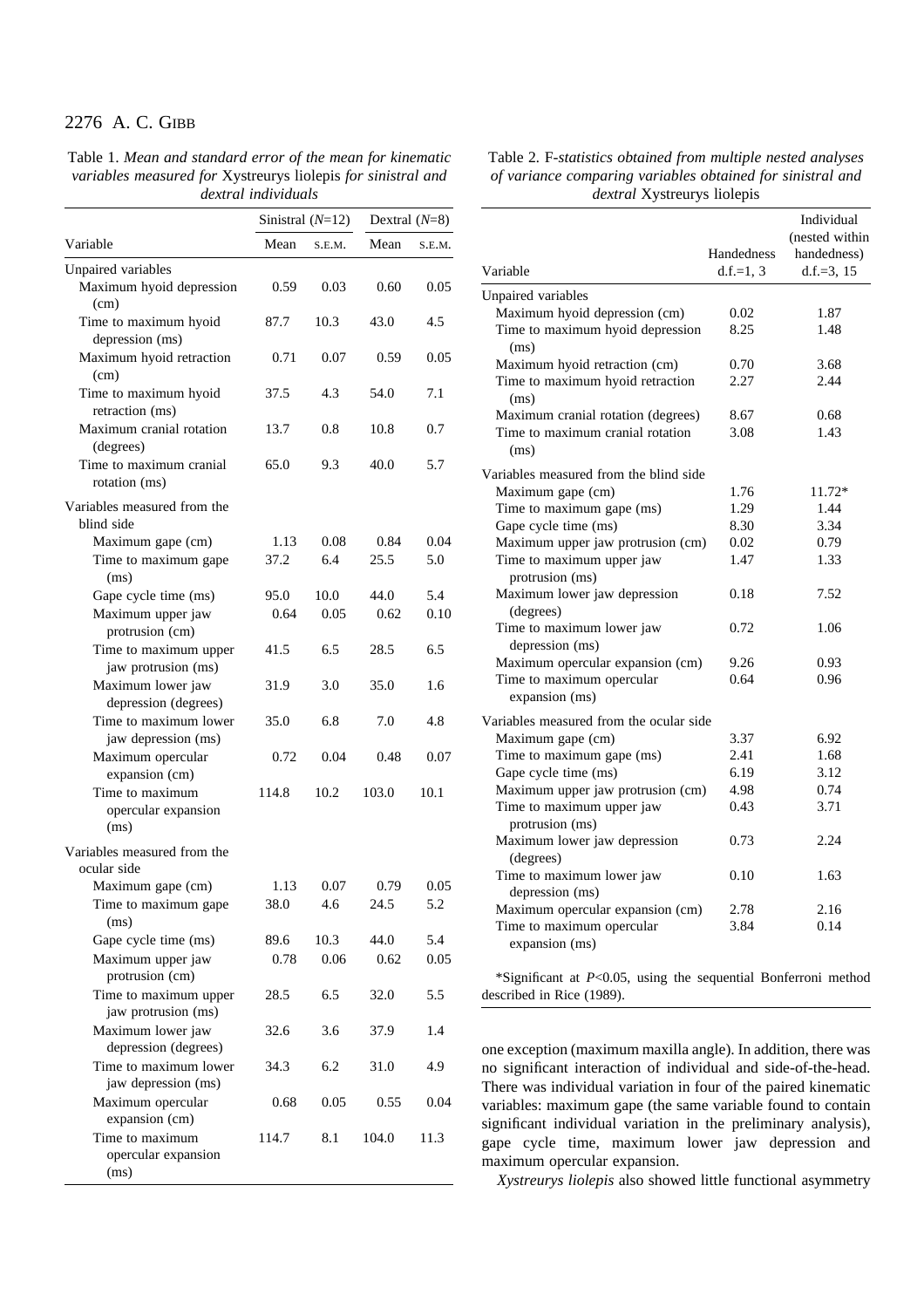## *Flatfish prey capture* 2277

## Table 3. *Mean and standard error of the mean for kinematic variables measured for unpaired structures for all individuals of* Xystreurys liolepis

| Variable                              | Mean | S.E.M. |
|---------------------------------------|------|--------|
| Maximum hyoid depression (cm)         | 0.59 | 0.03   |
| Time to maximum hyoid depression (ms) | 69.8 | 8.1    |
| Maximum hyoid retraction (cm)         | 0.66 | 0.05   |
| Time to maximum hyoid retraction (ms) | 44.1 | 4.2    |
| Maximum cranial rotation (degrees)    | 12.5 | 0.64   |
| Time to maximum cranial rotation (ms) | 55.0 | 6.5    |

*N*=20.

| Table 4. F-statistics obtained from multiple one-way analyses |
|---------------------------------------------------------------|
| of variance examining potential individual effects on         |
| unpaired kinematic variables for all individuals of           |
| Xystreurys liolepis                                           |

| Variable                              | Individual<br>d.f. $4, 15$ |
|---------------------------------------|----------------------------|
| Maximum hyoid depression (cm)         | 1.41                       |
| Time to maximum hyoid depression (ms) | 4.15                       |
| Maximum hyoid retraction (cm)         | 3.40                       |
| Time to maximum hyoid retraction (ms) | 3.21                       |
| Maximum cranial rotation (degrees)    | 2.00                       |
| Time to maximum cranial rotation (ms) | 2.18                       |

\*There were no significant individual effects at *P*<0.05, using the sequential Bonferroni method described in Rice (1989).

Table 5. *Mean and standard error of the mean for variables for all individuals of* Xystreurys liolepis *for the ocular and blind sides of the head*

|                                              | Ocular |        | Blind |        |
|----------------------------------------------|--------|--------|-------|--------|
| Variable                                     | Mean   | S.E.M. | Mean  | S.E.M. |
| Maximum gape (cm)                            | 0.99   | 0.06   | 1.02  | 0.06   |
| Time to maximum gape (ms)                    | 32.6   | 3.7    | 32.5  | 4.4    |
| Gape cycle time (ms)                         | 75.9   | 8.7    | 79.7  | 9.0    |
| Maximum upper jaw protrusion<br>(cm)         | 0.72   | 0.04   | 0.63  | 0.05   |
| Time to maximum upper jaw<br>protrusion (ms) | 38.0   | 4.7    | 36.3  | 4.8    |
| Maximum lower jaw depression<br>(degrees)    | 34.7   | 2.26   | 33.1  | 1.91   |
| Time to maximum lower jaw<br>depression (ms) | 33.0   | 4.1    | 31.8  | 4.5    |
| Maximum opercular expansion<br>(cm)          | 0.63   | 0.03   | 0.63  | 0.04   |
| Time to maximum opercular<br>expansion (ms)  | 99.6   | 7.9    | 96.1  | 8.8    |
| Maximum maxilla angle<br>(degrees)           | 174.6  | 2.0    | 67.7  | 4.0    |
| $N = 20.$                                    |        |        |       |        |

Table 6. F*-statistics obtained from multiple two-way analyses of variance for all individuals of* Xystreurys liolepis *examining variables obtained for the ocular and blind sides*

*of the head and body for potential functional asymmetry*

|                                              |         |                      | Side $\times$ |
|----------------------------------------------|---------|----------------------|---------------|
|                                              | Side    | Individual           | individual    |
| Variable                                     |         | d.f.=1, 4 d.f.=4, 30 | $d.f.=3, 30$  |
| Maximum gape (cm)                            | 0.16    | $23.21*$             | 1.51          |
| Time to maximum gape (ms)                    | 0.01    | 3.56                 | 0.07          |
| Gape cycle time (ms)                         | 5.47    | 16.49*               | 0.04          |
| Maximum upper jaw protrusion<br>(cm)         | 2.54    | 1.22                 | 0.67          |
| Time to maximum upper jaw<br>protrusion (ms) | 0.11    | 3.64                 | 0.76          |
| Maximum lower jaw depression<br>(degrees)    | 1.83    | $6.30*$              | 0.23          |
| Time to maximum lower<br>depression (ms)     | 0.22    | 2.02                 | 0.18          |
| Maximum opercular expansion<br>(cm)          | 0.58    | $5.14*$              | 0.83          |
| Time to maximum opercular<br>expansion (ms)  | 0.01    | 0.97                 | 0.16          |
| Maximum maxilla angle<br>(degrees)           | 435.33* | 2.73                 | 1.74          |

\*Significant at *P*<0.05, using the sequential Bonferroni method described in Rice (1989).

in lateral flexion of the head and jaws. There was some lateral flexion of the head during prey capture, but there was no consistent direction of the flexion. In some sequences, fish flexed their heads towards the bottom (blind side) to capture the prey item (as shown in Figs 4, 5). In other sequences, fish captured the prey before it settled to the bottom and flexed their heads up off the bottom (towards the ocular side) to engulf it. This resulted in mean lateral head flexion of  $4.1\pm3.3$ °. This amount of mean lateral head flexion was not significantly different from zero (*t*-value 0.936, critical value 2.093).

Little, if any, flexion of the jaws occurred (mean value  $0.9\pm1.0^\circ$  and there was no consistent pattern of directionality in the flexion. Therefore lateral jaw flexion was also not significantly asymmetrical (*t*-value 1.236, critical value 2.093). What little flexion was measured may have been a measurement artifact created by the lateral flexion of the head (Figs 4, 5).

One variable was an exception to the pattern of no functional asymmetry in the kinematic variables: maximum maxilla angle. Fig. 6 shows the asymmetry in the appearance of the mouth during prey capture. The view of the blind side of the head shows a 'V' created by lower jaw depression throughout much of prey capture (Fig. 6, −32 to 64 ms). This 'V' is an angle defined by three points: the anterior tip of the premaxilla, the tip of the ventral process of the maxilla (the vertex) and the anterior tip of the mandible. In contrast to the blind side, in the view of the ocular side this 'V' becomes obscured between 16 and 32 ms after the beginning of rapid mouth opening. This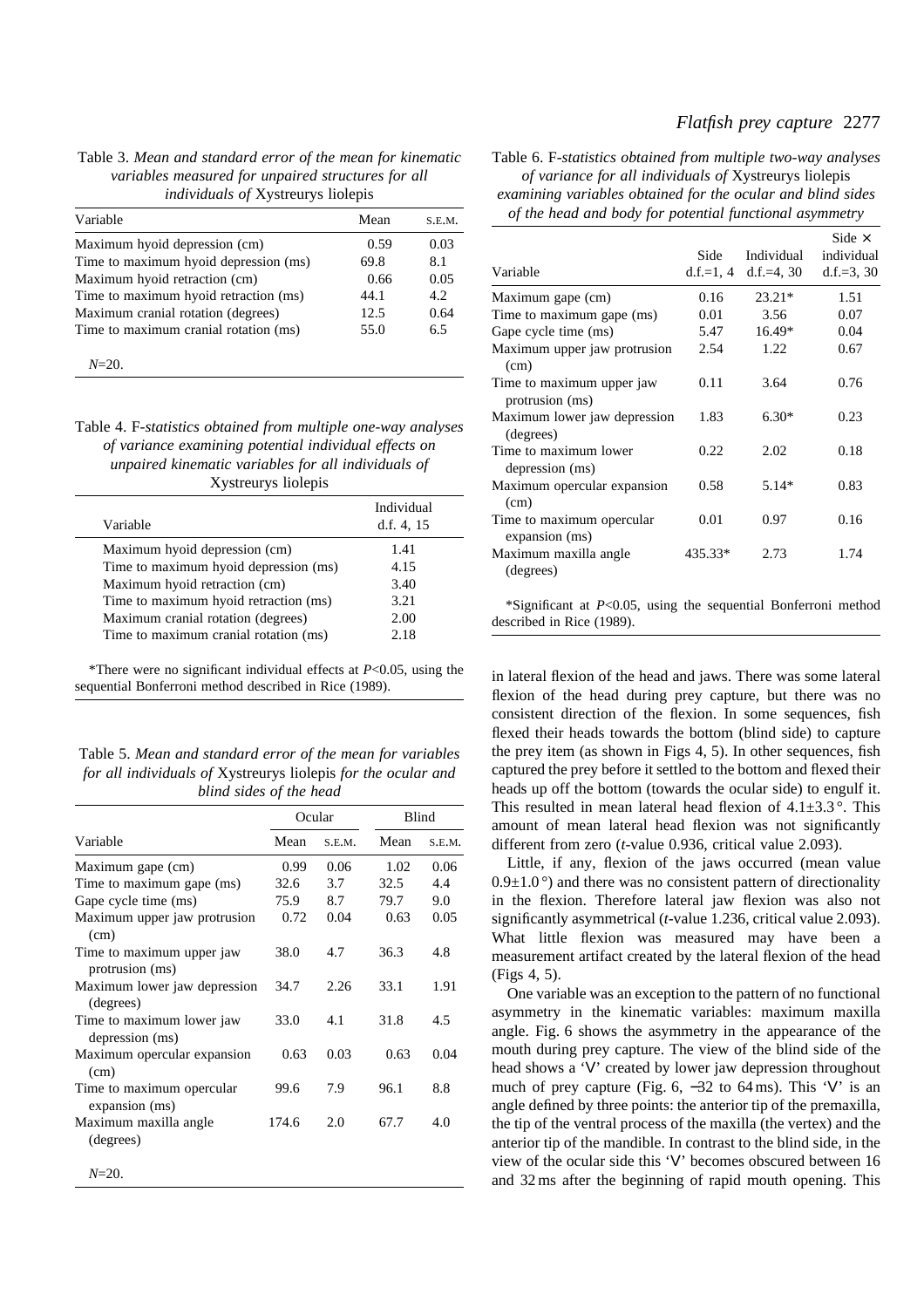

Fig. 5. Summary plot of the angular movements of the jaws and head of one sinistral *Xystreurys liolepis* (XLS3). Points on the line represent the mean values for four combined feeding sequences for one individual; error bars represent one standard error of the mean. Time 0 is defined as the beginning of rapid mouth opening. Positive values indicate flexion towards the ocular side of the body and negative values indicate flexion towards the blind side.

asymmetry, as described by the maxilla angle, occurred at approximately the same time as maximum cranial rotation and after maximum lower jaw depression (Fig. 7). Table 5 shows that the mean maximum maxilla angle for the blind side was less than 90 $\degree$  (and never exceeded 115 $\degree$ ) and the mean maxilla angle for the ocular side approached  $180^{\circ}$  (a value of  $180^{\circ}$ would indicate that the anterior tips of the premaxilla, maxilla and mandible are all in line with one another). This result was highly significant (Table 6).

## **Discussion**

## *Prey capture in reversed- and typical-symmetry individuals*

Results from this study support the hypothesis that reversed flatfish individuals are not functionally different from individuals with the typical handedness present in the population. No significant differences were found in preycapture kinematics between sinistral and dextral individuals. Sinistral and dextral individuals have the same maximum values for kinematic variables, and where mean values differed the trend was that dextral (the reversed individuals) were slightly faster than the sinistral individuals (Table 1; for example, gape cycle time). However, differences in the speed of kinematic events were not significant. These differences could simply be due to the fact that the dextral individuals were slightly smaller than the sinistral individuals, and smaller fish are often faster than larger ones (for example, Richard and Wainwright, 1995). Alternatively, the small sample sizes may be confounding the results; two fast dextral individuals and three slow sinistral individuals may have been chosen for the study by chance alone. In any case, since speed is one way to estimate the performance of an animal during prey capture, these data indicate that dextral individuals (the reversed individuals) are clearly not at a disadvantage when compared with sinistral individuals.

These results do not begin to address the question of why some species of flatfish contain reversed individuals and others do not; that is a question which only further studies of the genetic, developmental and environmental control of the

Fig. 6. Selected video frames from a representative prey-capture sequence for one sinistral *Xystreurys liolepis* (XLS1). Video images have been cropped and the contrast has been manipulated to increase the clarity of the image. The ocular-side view is presented in the top half of each panel and the blindside view in the bottom half. Time is given in milliseconds, with time 0 considered to be the beginning of rapid mouth opening. Note that the 'V' created by lower jaw depression is clearly visible on the blind side of the head, but is obscured after the beginning of rapid mouth opening (by 32 ms) on the ocular side of the head.

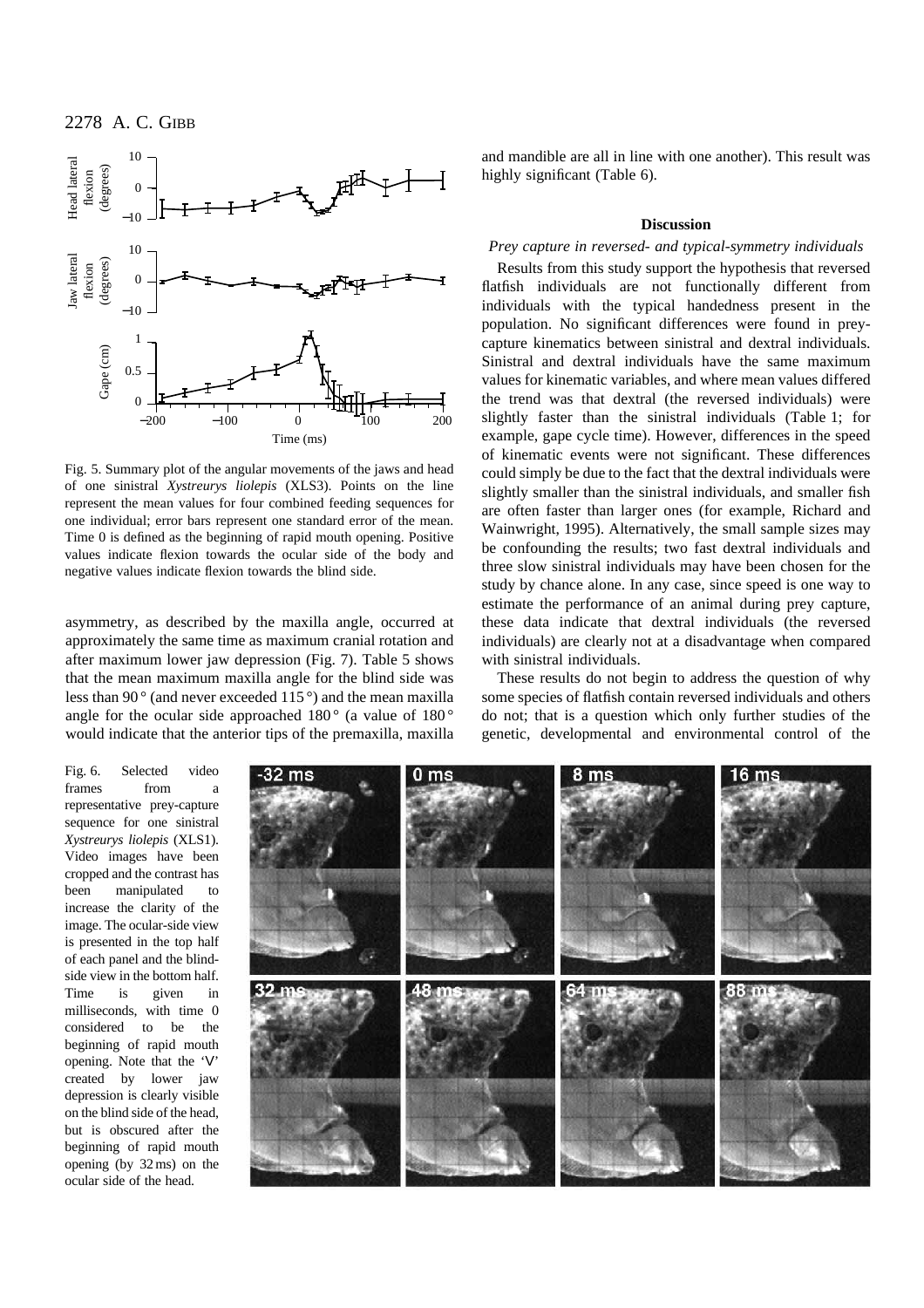

Fig. 7. Summary plot of lower jaw depression, gape, cranial rotation and maxilla angle for one sinistral *Xystreurys liolepis* (XLS2). Points on the line represent the mean values for four combined feeding sequences; error bars are one standard error of the mean. Time 0 is defined as the beginning of rapid mouth opening. Variables measured from the blind side are represented by  $\blacksquare$ ; variables measured from the ocular side are represented by  $\bigcirc$ . Measurements are shown for the blind and ocular sides for maxilla angle. For clarity, only variables from the blind side are shown for gape and lower jaw depression; cranial rotation was only measured from the blind side.

development of flatfish asymmetry and handedness can answer (Policansky, 1982*a*,*b*). However, these data do suggest that reversed-symmetry individuals are not at a disadvantage in terms of the mechanics of prey capture; the jaws of reversed individuals are mirror images of their typical conspecifics, and they apparently function in the same manner.

#### *Kinematics of prey capture*

A detailed comparison of the feeding behavior of *X. liolepis* with the feeding behavior of other fishes will be given elsewhere (A. C. Gibb, in preparation). The kinematics of prey capture in *X. liolepis* will be described briefly with reference to the four phases of the feeding cycle common to actinopterygian inertial-suction feeders: the preparatory, expansive, compressive and recovery phases (Liem, 1978; Lauder, 1985). The most simple definitions of these phases are used here: the preparatory phase occurs before the mouth opens as the fish approaches the prey, the expansive phase begins when the mouth begins to open, the compressive phase begins when the mouth begins to close, and the recovery phase occurs after the mouth has closed as the head and jaws return to their original positions. In general, the prey-capture kinematics of *X. liolepis* (Figs 3, 4) demonstrate the same pattern and timing of events as seen in other actinopterygian inertial-suction feeding fishes (for a summary, see Lauder,

1985) and do not show the same modifications of this kinematic pattern previously described for *P. verticalis* (Gibb, 1995).

One unusual feature of prey capture in *X. liolepis* is the tendency of individuals to begin mouth opening during what apparently is the preparatory phase (and not the beginning of the expansive phase as traditionally defined). The mouth opens slightly and remains open for as long as 100 ms before the beginning of rapid mouth opening (Figs 3, 4). However, once rapid mouth opening begins, *X. liolepis* show a typical expansive kinematic pattern. Thus, for *X. liolepis*, the expansive phase was considered to be the period after the beginning of rapid mouth opening and was determined by the inflection point of a plot of gape *versus* time (e.g. see Fig. 3).

Features of *X. liolepis* prey-capture kinematics that are similar to those described for other bony fishes include the following: (1) maximum hyoid depression and maximum cranial rotation occur during the compressive phase, (2) the opercles remain expanded during the recovery phase, and (3) there is no kinematic evidence of a preparatory phase (Fig. 3). Like many other actinopterygians, individuals of *X. liolepis* do not experience a marked compressive phase of the head during the preparatory phase of the feeding cycle (Lauder, 1985). Before mouth opening begins, the opercular series is not compressed relative to its position in the same animal when it is not involved in prey-capture behavior.

The similarity of prey-capture kinematics in *X. liolepis* to that described for other actinopterygians is in contrast to previous results for another flatfish, *P. verticalis*. *P. verticalis* showed several modifications of prey-capture kinematics (including a marked preparatory phase in movements of the head and jaws) which distinguish this species from other fishes previously described (for a complete discussion of these results, see Gibb, 1995; A. C. Gibb, in preparation).

#### *Functional asymmetry and rotation of the maxilla*

*Xystreurys liolepis* exhibit few functional asymmetries during prey capture. They are symmetrical in most of their kinematic variables, with the exception of maximum maxilla angle. This one functional asymmetry is extreme; the angle between the rostral tips of the mandible, maxilla and premaxilla is more than twice as large on the ocular side as on the blind side (Table 5; Figs 6, 7). The functional asymmetry observed in *X. liolepis* raises an interesting question: how is this asymmetry produced?

The dorsal portion of the maxilla of most actinopterygian fishes is suspended from the neurocranium by a flexible attachment (Schaeffer and Rosen, 1961). During mouth opening, neurocranial rotation and rapid expansion of the buccal cavity, the ventral portion of the maxilla rotates anteriorly (Fig. 8). Attached to the posterior margin of the maxilla is a skin fold (pulled rostrally by the maxilla) which obscures the 'V' between the premaxilla and the mandible. This phenomenon has been described for other fishes (for example, Schaeffer and Rosen, 1961; Lauder, 1979; Aerts and Verraes, 1987) and has two hypothesized functions: (1) it could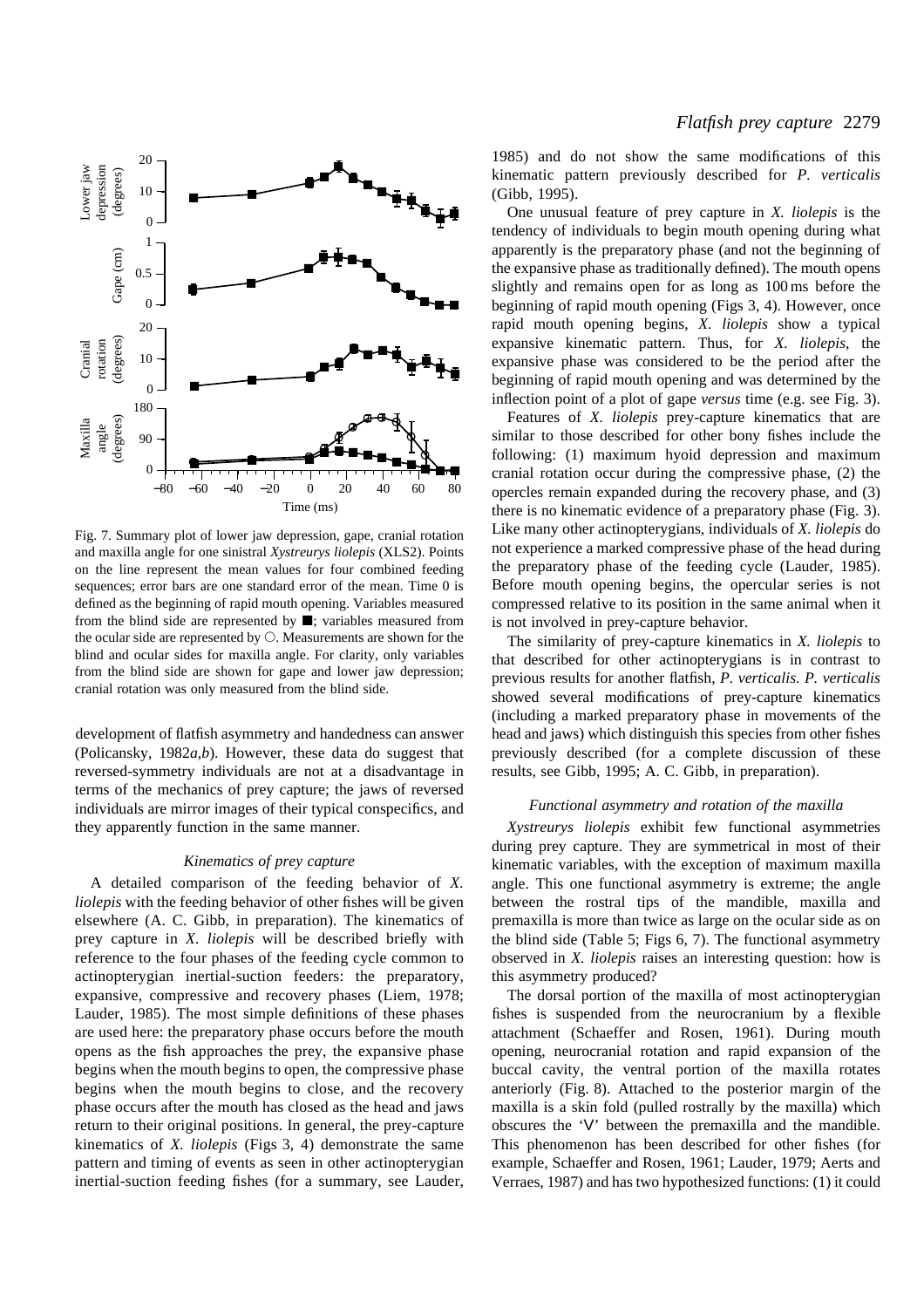

Fig. 8. Video frames showing a manipulated cleared and stained sinistral *Xystreurys liolepis*. (A) The blind side of the head; (B) the ocular side. Note that the blind side has been reversed to parallel the ocular side. The ventral portion of the maxilla appears to have moved much farther anteriorly on the ocular side than on the blind side.

prevent the escape of elusive prey items or (2) it could improve the fish's ability to direct suction at the prey. It is also possible that both functions are important.

Several possible mechanisms for the anterior rotation of the maxilla have been proposed or assumed (for example, Van Dobben, 1935; Flüchter, 1963; Alexander, 1967; Lauder, 1979; Aerts and Verraes, 1987; Westneat, 1990). In most species of fish, two obvious ligaments connect the maxilla directly to the mandible: the anterior maxilla–mandible ligament (AMML) and the posterior maxilla–mandible ligament (PMML) (see Fig. 9). The AMML connects the inner surface of the ventral portion of the maxilla to the coronoid process of the mandible. The PMML is attached to the posterior margin of the maxilla (just below the head) and to the lateral surface of the posterior portion of the mandible (the angulo-articular bone). In addition, the upper and lower jaws are attached to the maxilla by a dorsal and ventral lip ligament

# Mouth closed Mouth opened; neurocranium rotated MNL MAN MAN PMAX **PAL SUS CRAN**  $L_{L}$ PMML AMML A B

Fig. 9. Schematic model of the head of *Xystreurys liolepis* showing the relative positions of the ligaments connecting the upper and lower jaws during mouth opening. Color coding and abbreviations used in this figure are as follows: yellow, CRAN, neurocranium; red, PMAX, premaxilla; white, MAX, maxilla; blue, MAN, mandible; green, PAL, palatine; purple, SUS, suspensorium. Ligaments are indicated by black lines and are abbreviated using their initials. Lip ligaments, LL; posterior maxilla–mandible ligament, PMML; anterior maxilla– mandible ligament, AMML. Three ligaments, the maxilla–ethmoid ligament, maxilla–lacrymal ligament and lacrymal–prefrontal ligament, are shown as one (maxilla–neurocranium ligaments, MNL) and the premaxilla is shown in the same position in both panels for clarity. (A) The mouth is closed, the neurocranium is in an unrotated position, and the descending process of the maxilla is in a vertical position. (B) The mouth is open, the neurocranium has rotated dorsally, and the descending process of the maxilla has rotated anteriorly. Note that when the lower jaw is depressed the AMML and PMML will act as elastic forces resisting the anterior rotation of the ventral portion of the maxilla. Manipulation of fresh dead and preserved specimens suggests that rotation of the maxilla is produced *via* transmission of force from the neurocranium *via* the MNL. During cranial rotation, these ligaments are pulled taut as the neurocranium moves dorsally. The ligaments pull on the anterior-dorsal edge of the maxilla, causing it to rotate about its articulation with the palatine. As the head of the maxilla rotates posteriorly, the descending process rotates anteriorly.

(LL, see Fig. 9). Each of these ligaments has been implicated in the rotation of the maxilla by previous researchers.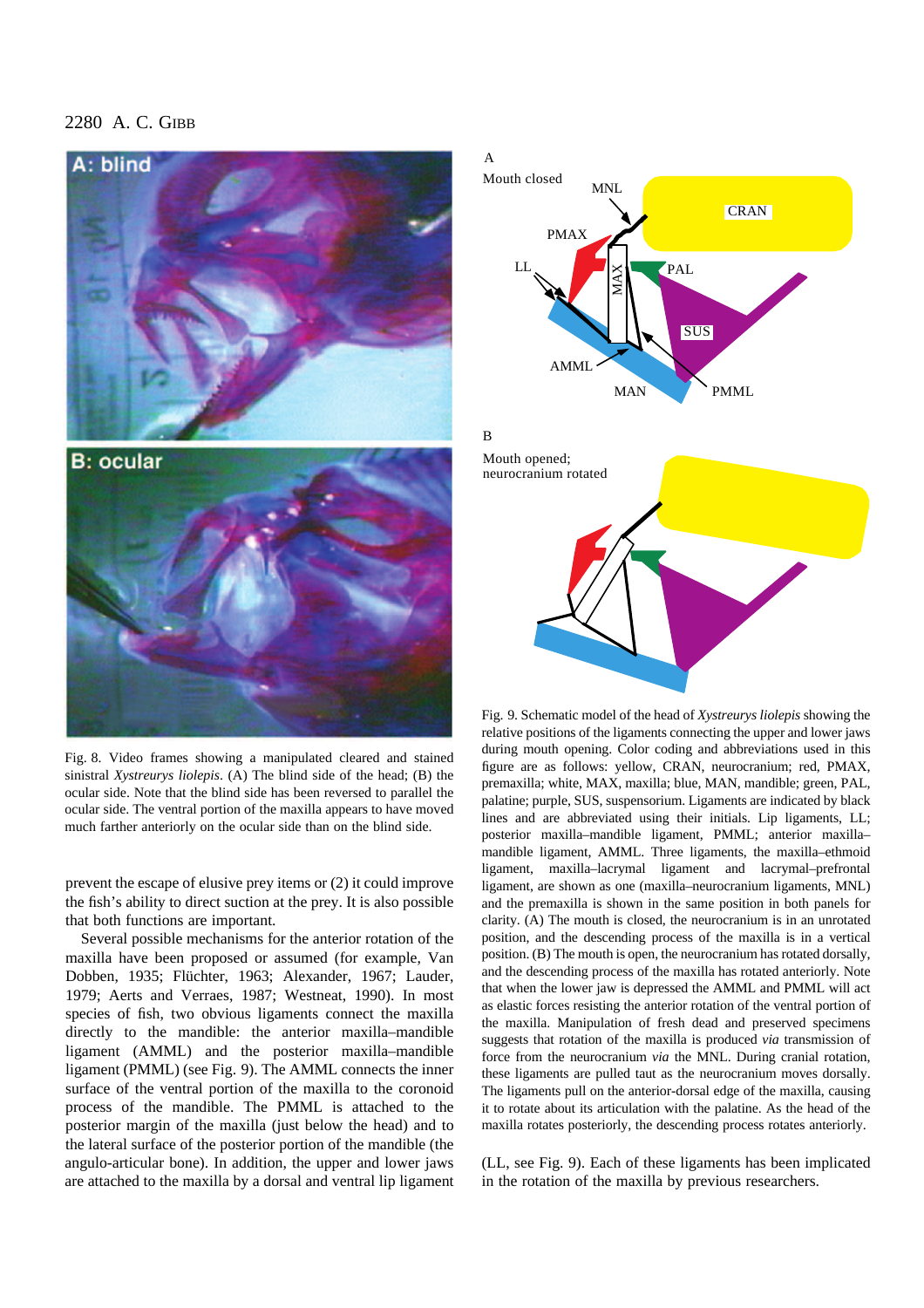Alexander (1967) proposed that the AMML transmits force from lower jaw depression to the maxilla. However, Lauder (1979) bilaterally transected the AMML in living individuals of both *Hoplias malabaricus* and *Oncorhyncus mykiss* (formerly *Salmo gairdneri*) and found that the maxilla swung forward to an even greater extent (indicating that the AMML actually restricts anterior movement of the maxilla). He suggested that movements ('deformation') of the neurocranium (presumably near the articulation of the maxilla) must contribute to the rostral movement of the ventral portion of the maxilla. The position of the AMML in *X. liolepis* indicates that it will impede the forward movement of the maxilla in this species as well (Fig. 9).

Van Dobben (1935) hypothesized that it was the PMML which was responsible for transmitting movement from the mandible to the maxilla during mouth opening in *Salmo salar*. However, the orientation of this ligament in many fishes, including *X. liolepis*, would seem to exclude this possibility. In *X. liolepis* when the jaws are completely closed, the ligament is slack, and initial depression of the lower jaw will cause the PMML to become taut and straighten out the maxilla. However, the ligament is attached below the point of articulation of the maxilla and the neurocranium, so once the maxilla has been rotated to this position, additional depression of the lower jaw will not continue to rotate the maxilla anteriorly. In fact, the position of the PMML in *X. liolepis* suggests that, at maximum lower jaw depression, it will act as an elastic force resisting further anterior movement of the maxilla (Fig. 9). This conclusion is supported by the fact that the tendon of adductor mandibulae 1 (a major jaw-closing muscle) inserts on this ligament, implying that the primary function of this ligament in *X. liolepis* is to close the jaws.

An additional hypothesis about the anterior movement of the maxilla was proposed by Aerts and Verraes (1987), who theorized that the initial anterior movement of the maxilla is produced by transmission of force from the lower jaw to the maxilla *via* the ventral lip ligament (LL). Aerts and Verraes proposed, however, that additional forward anterior movement of the maxilla (past the initial movement caused by the LL) was accomplished *via* inertial forces. Mathematical predictions made using kinematic and morphological parameters from *O. mykiss* appear to support their hypothesis.

Westneat (1990) proposed a similar connection between the maxilla and the lower jaw in his 'anterior jaws linkage' fourbar linkage model. This model proposed that the suspensorium acts as a fixed link, the lower jaw as an input link, the maxilla (connected by the LL to the lower jaw) as the coupler link and the palatine as the output link. In this model, depression of the lower jaw (input) creates rotation of the ventral portion of the maxilla (coupler), which pulls the palatine down (output). Subsequent movement of the anterior process of the palatine and the head of the maxilla are hypothesized to produce premaxillary protrusion. Westneat (1990) constructed predictive models using morphological measurements and the four-bar linkage to predict jaw movements. Kinematic measurements obtained during feeding in two species of

*Cheilinus* supported his hypotheses about the mechanical structure of the anterior jaws; the anterior jaws linkage model was apparently an accurate predictor of jaw movements.

Transecting any or all of these ligaments (the PMML, the AMML and both portions of the LL) in fresh dead specimens does not impede forward movement of the ventral portion of the maxilla. Since transecting these ligaments eliminates any direct connection between the upper and lower jaw, this implies that the lower jaw is not responsible for maxilla rotation in *X. liolepis*. When all of the ligaments and skin connecting the ventral portion of the maxilla and the lower jaw are removed, the ventral portion of the maxilla still rotates anteriorly when the neurocranium is manually rotated dorsally. Thus, for *X. liolepis*, it appears that it is the neurocranium, and not the lower jaw, which transmits force to the maxilla and the premaxilla.

Multiple ligaments connect the rostral region of the neurocranium to the head of the maxilla in flatfishes (Flüchter, 1963). However, three ligaments are located in a position to rotate the maxilla *via* movement of the neurocranium: the maxilla–ethmoid ligament, the maxilla–lacrymal ligament and the lacrymal–prefrontal ligament. The maxilla–ethmoid ligament is attached to the anterior rim of the head of the maxilla and extends dorsally and attaches to the ethmoid region of the skull. The maxilla–lacrymal ligament is also connected to the anterior rim of the head of the maxilla. It attaches to the lacrymal bone, where it connects with the lacrymal–prefrontal ligament, which in turn attaches to the prefrontal region of the skull. These ligaments will be referred to collectively as the maxilla–neurocranium ligaments (MNL).

In an unmanipulated fresh dead specimen, these three ligaments connecting the head of the maxilla to the skull are slack when the mouth is closed (these ligaments are shown schematically as one ligament in Fig. 9A). However, when the neurocranium is manually rotated dorsally in a fresh dead specimen, these ligaments become taut and pull the head of the maxilla posteriorly and dorsally. Consequently, the maxilla rotates about its articulation with the palatine bone and the rotation about this articulation causes the descending portion of the maxilla to move anteriorly (Fig. 9B). This model is supported by two pieces of empirical evidence: (1) when the MNLs are cut in fresh dead animals and the neurocranium is manually rotated dorsally, anterior movement of the ventral portion of the maxilla is significantly reduced, and (2) maximum maxilla rotation (as measured by maxilla angle) occurs at the same time as maximum rotation of the neurocranium (Fig. 7).

Relatively little work has been carried out on the jaw mechanisms of flatfish, but much of that work has been focused on *Pleuronectes platessa* (Van Dobben, 1935; Flüchter, 1963; Alexander, 1967; Yazdani, 1969). Flüchter (1963) and Alexander (1967) both noted that it is very difficult to reduce premaxillary protrusion (and maxillary rotation) in dead specimens by cutting the ligaments connecting the upper and lower jaw of this species. In addition, Flüchter (1963) proposed that the palatine plays a particularly important role in blocking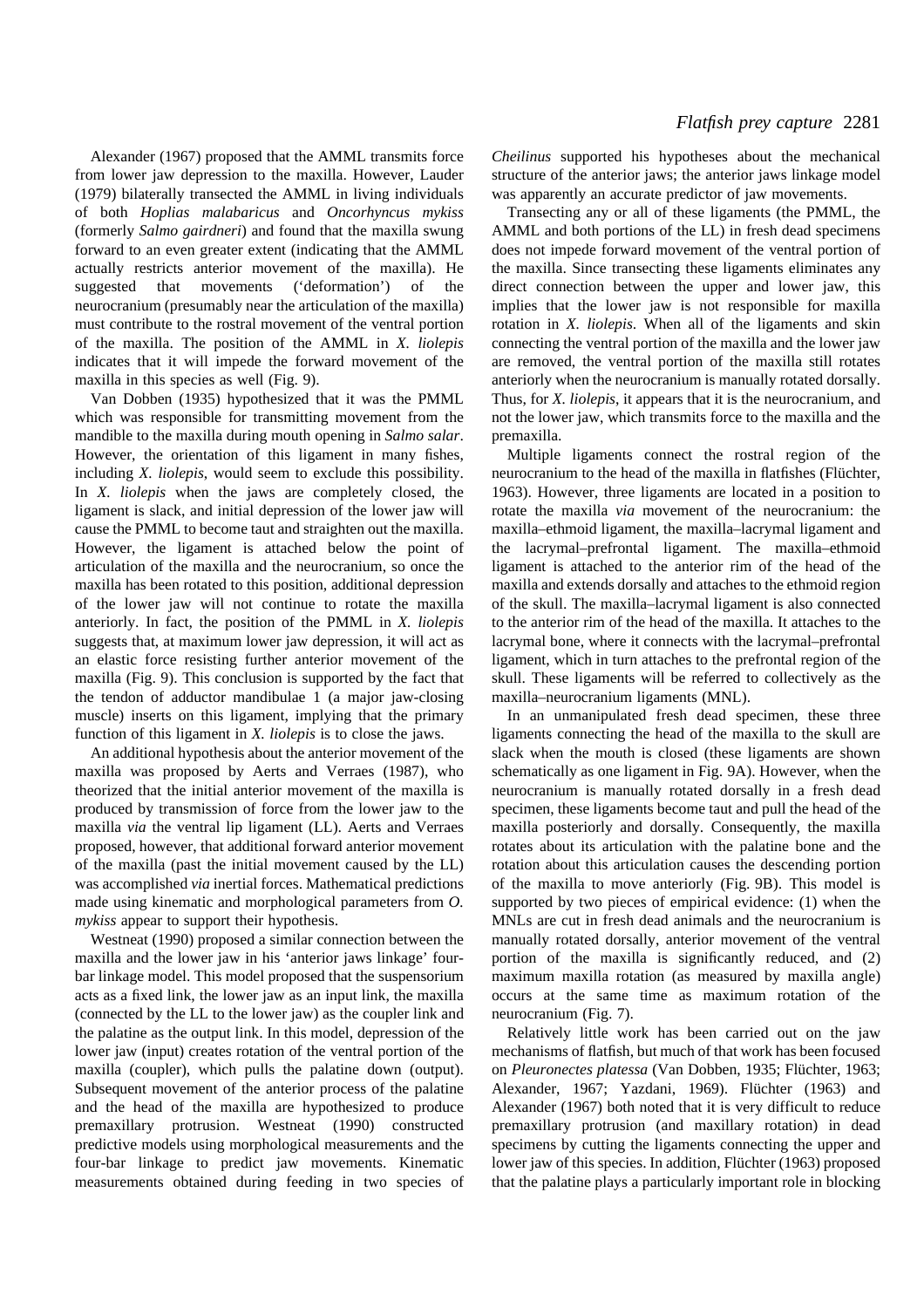

Fig. 10. Simple model of the jaw apparatus of *Xystreurys liolepis* including asymmetry in the length of the maxilla for (A) the blind side of the head and (B) the ocular side. The blind side has been reversed horizontally in order to facilitate comparisons with the ocular side. Bones and ligaments are color-coded as in Fig. 9. The maxilla on the blind side is approximately 90 % of the length of the maxilla on the ocular side (see Fig. 2); all other schematic components are the same length in both panels. This simple model demonstrates that dorsal rotation of the neurocranium will produce a different maxilla angle (the angle between the rostral tips of the mandible, maxilla and premaxilla) on the two sides of the head  $(>90°)$  on the ocular side,  $\langle 90^\circ$  on the blind side) simply because of the asymmetry in maxilla length.

posterior movement of the maxilla on the ocular side of *P. platessa*. Thus, previous research on flatfish jaws supports the idea that this mechanism of maxilla rotation could be common among flatfish species.

It is not clear how widespread this mechanism of maxillary rotation is among other less specialized fish taxa. However, it is interesting to note that this hypothesis closely parallels Lauder's (1979) suggestion that maxillary rotation is caused by movements of the neurocranium in *H. malabaricus* and *O. mykiss.*

No matter which mechanism actually generates rotation of

the maxilla, it appears that the difference in length between the ocular- and blind-side maxillae (Figs 2, 8) is sufficient to explain the observed difference in maximum maxilla angle. Fig. 10 illustrates that the blind-side maxilla (which is only 90 % the length of the ocular-side maxilla) will not move as far anteriorly as the longer maxilla on the ocular side, simply because it is shorter. This very simple model suggests that the asymmetrical length of the maxilla is all that is required to produce the asymmetrical maximum maxilla angle measured in *X. liolepis*.

Asymmetry of the palatine bone in this species (Fig. 2) supports the hypothesis that the palatine plays an important role in the rotation of the maxilla. The neurocranium-mediated model of maxilla rotation emphasizes the importance of the palatine bone as a fulcrum for the maxilla. In addition, lateral expansion of the suspensorium during prey capture probably changes the articulation of the anterior process of the palatine with the head of the maxilla. Thus, the difference in the shape of the anterior process of the palatine and the head of the maxilla on the ocular and blind sides (Fig. 2) may create a different movement in the maxilla on the two sides of the head. A more detailed analysis of the morphological asymmetry of this species will be necessary to determine the extent to which this plays a role in the functional asymmetry observed in *X. liolepis*.

However, this preliminary model created using morphological characteristics suggests that morphological asymmetry is sufficient to explain functional asymmetry in *X. liolepis*. Thus, this model implies that asymmetry of the neuromuscular control of bones of the head and jaws is not necessary to produce the observed functional asymmetry. Research currently under way will directly address the potential contribution of neuromuscular asymmetry to functional asymmetry by examining muscle activity patterns during feeding in flatfish.

## *Do all flatfish feed asymmetrically?*

The prey-capture kinematics of *X. liolepis* do exhibit functional asymmetry, but they exhibit a very different pattern of functional asymmetry from that found in the previously studied species of flatfish, *Pleuronichthys verticalis*. *P. verticalis* exhibit asymmetry in maximum gape and extreme lateral flexion of the jaws towards the blind side. These modifications apparently allow this species of flatfish to direct the suction generated during prey capture at their potential prey. *Xystreurys liolepis*, in contrast, produce an asymmetrical maximum maxilla angle during prey capture. The asymmetrical movement of the maxilla eliminates the 'V' created by mouth opening on the ocular side and probably blocks one potential escape route of the prey item.

Both flatfish species examined thus far exhibit some functional asymmetry during prey capture, but the type of asymmetry is quite different in the two taxa studied. The results of this study indicate that there is no stereotypical pattern of flatfish functional asymmetry; it appears that functional asymmetry varies across taxa along with morphological